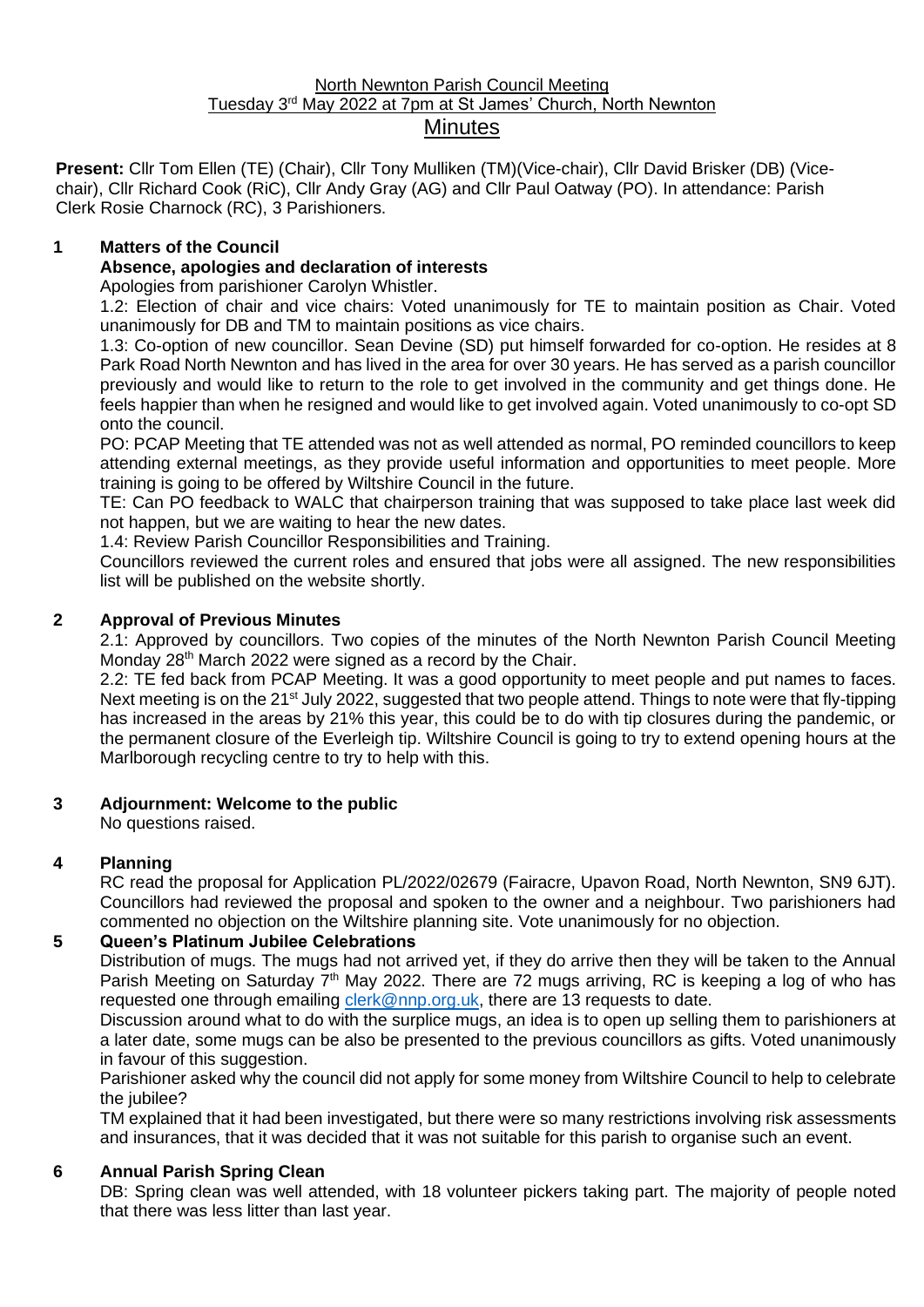Lessons to be learned for next year is to plan the event for a few weeks earlier, before the grass gets so long.

### **7 Phone Boxes**

TE: Parishioners have reported the condition of the two phone boxes (North Newnton and Bottlesford). Two families have volunteered to look after these. The Bottlesford phone box has been cleaned up. The North Newnton phone box is in need of painting. SD has volunteered to paint the box free of charge, the council has paid for the red paint. Discussion surrounding whether to save the red paint for three years and paint the box in a royal purple and silver to celebrate the platinum jubilee. SD showed the council a drawing he had made up and explained that this could be painted over in red in three years. SD has also spoken to the new owners of the Woodbridge Inn, which is right next to the phone box location, and they are enthusiastic for the purple box. SD has also offered to supply the purple and silver paint free of charge. RiC commented that it could be a real focus for the area, as it is in such a public spot.

AG: only concern is how long it will stay purple, if it is left too long after the event, then it will be obvious. SD suggested that three years would be an appropriate time span.

TE proposed the motion to paint the North Newnton phone box purple, all voted in favour.

#### **8 Road Safety**

8.1: SIDSRC spoke to Durrington town council clerk, having noticed the SIDs in Durrington. The clerk told RC that their chairman Graham Wright had taken the appropriate training and had fitted theirs. Having spoken to him, he is happy to fit the devices for NNPC. He is in communication with DB and will arrange a date.

RiC asked about how speed restrictions get decided, as it is still 40mph in Hilcott and North Newnton. PO responded that assessments are carried out based on speed data gathered and housing stock in a particular area (e.g. how close houses are to the road and how many dwellings there are, proximity to public buildings etc.). Will raise the issue at the CATG meeting tomorrow and report back to councillors. RiC could we revisit this issue going forward?

8.2: Park Road Junction: PO: negotiation between Highways Agency and planners was ongoing and had been carried out without consultation with PO and NNPC. It is frustrating as it is hard to see when pulling out of the T junction. TE: noted that historically the plans changed over time. 2014 planning application there were no comments from NNPC, 2017 planning application the only comments made from the NNPC were regarding flood risks, the 2020 planning application went through on a variation and did not go through the NNPC, and it was in this variation that the footpath size was changed. PO: A Senior Highways Engineer has come out and this situation is ongoing.

#### **9 North Newnton Footway**

PO: next phase has been confirmed by Wiltshire Council, commencement date to be confirmed, but could be January 2023. PO and TE also meeting to discuss the future footpath projects, to ensure that the scheme progresses. TE: the money is being taken from the section 106 fund first, the NNPC will keep the agreed figure for when needed. PO wanted to clarify that the NNPC will still be making this contribution to the project, the money just is not needed yet at this stage.

### **10 Finance**

10.1: Bank reconciliation. RC explained the latest expenditure from the bank statement. Some questions raised about what the CATG contribution of £300 had been for, it was confirmed to have been for some road markings.

10.2: Cheques to be ratified. RC talked through the current outstanding cheques, the biggest expenditure was for the jubilee mugs (£527.23)

10.3: The AGAR submission forms were presented to the councillors and signed by the chairman. These will shortly be uploaded to the website for public viewing and sent off to the external auditors to be checked. 10.4: Online banking progress and mandate forms progress. RC confirmed that Lloyds have received the mandate forms for TE, RC and AG to become signatories, but this process has not been completed yet. RC is also moving forward with investigating online banking, in order to be able to pay more people by BACS.

### **11 Attendance at External Meetings**

TE to attend Local Highways and Footways Improvement Group, 2pm Wednesday  $4<sup>th</sup>$  May and Pewsey Area Board 7pm Monday 23rd May.